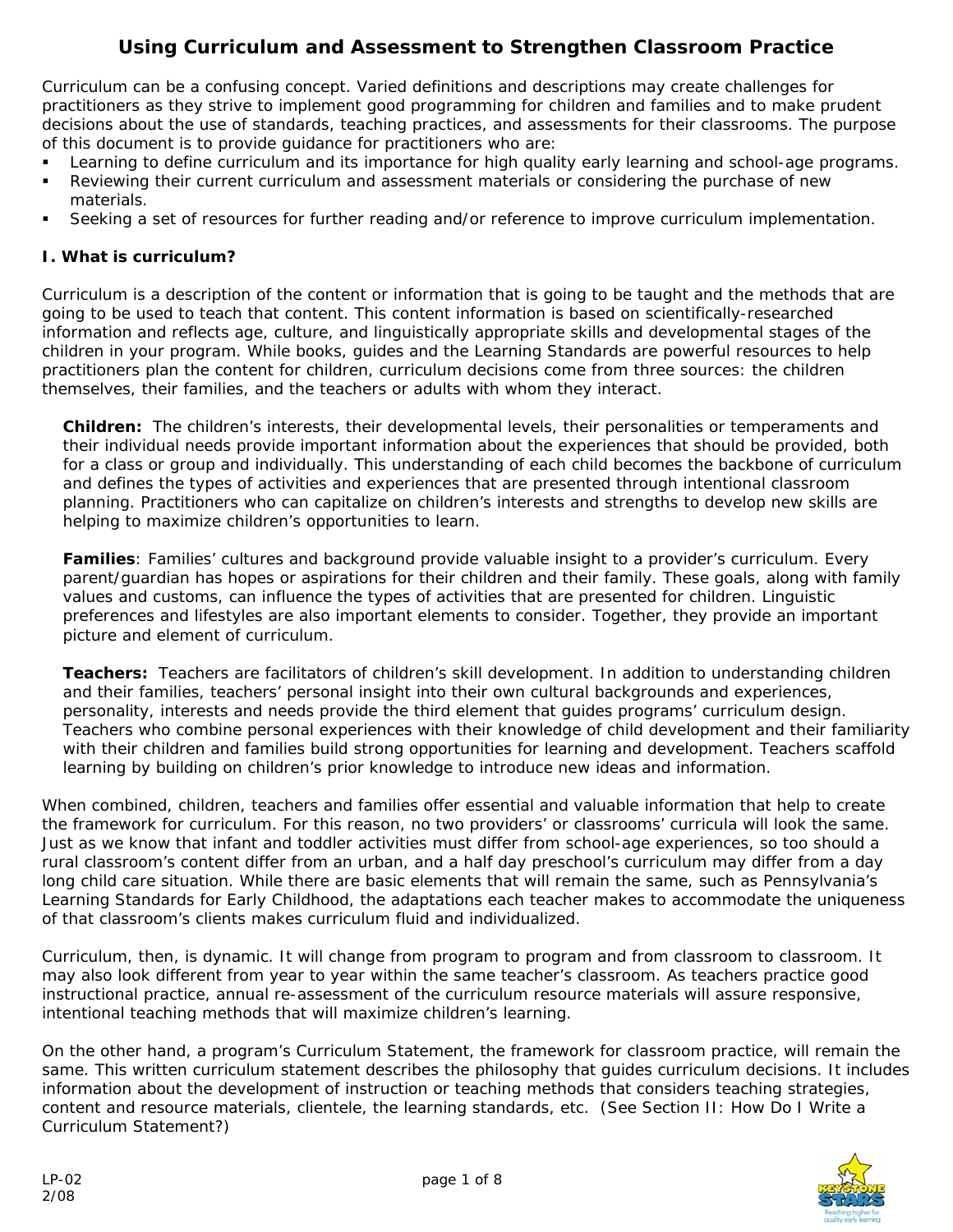Other important components of curriculum include:

**Environment**: Programs must be careful to design a classroom environment that is stimulating, yet warm and welcoming - a positive setting that will set the stage for successful learning experiences. Environments should use materials and equipment that are in good repair, are culturally, linguistically and age appropriate, and that reflect opportunities for active engagement (or hands-on learning). The Environmental Rating Scales (ERS) and national accreditation standards such as NAEYC and National AfterSchool Association) offer good insight into the key elements for high quality classroom environments.

**Daily Schedule:** Children's everyday routines offer rich opportunities for learning. Routine activities such as hand washing and meals provide learning experiences that can promote a variety of skills. Other parts of a daily schedule should include opportunities for child-initiated exploration and engagement with materials and equipment that capitalize on children's interests and needs. Schedules should offer children a well-balanced complement of:

- active and quiet times,
- teacher and child-directed experiences
- indoor and outdoor activities
- individual, small group and large group experiences

# **A mental model of curriculum**

Appropriate curriculum promotes a balance between planned experiences that help children progress toward defined goals, the experiences that emerge from children's interests and unexpected events that are "incorporated into the program in ways that comply with standards and curriculum goals."  $1$ 

An easy way to understand curriculum is to think about it with this mental model, the curriculum star. Utilizing a star theme, the points of a star outline the important "points" to remember when implementing good curriculum:



# **1. Learning environment:**

Create a classroom environment that reflects the Key Learning Areas of the Learning Standards, is inviting and stimulating and keeps children involved in learning.

# **2. Teaching methods or instructional practices**

Use child observations to make careful, intentional decisions about what children should learn, using the Learning Standards as a guide. Consider the resources needed to develop activities and experiences that motivate children to explore and stay actively engaged.

# **3. Daily Schedule**:

Capitalize on both routines and planned experiences to build children's growth and development and learning opportunities through a balanced and varied schedule that is flexible, yet consistent.

# **4. Assessment:**

Assess individual children, the classroom as a group, instructional practices, and the experiences that are provided to determine how children are learning or making progress in skill development. Determine adaptations or revisions that may need to occur to enhance learning.

# **5. Children's Goals:**

Develop individualized goals for children that include experiences and activities that are challenging, yet achievable.

<span id="page-1-0"></span><sup>1</sup> National Association for the Education of Young Children (NAEYC) & the National Association of Early Childhood Specialists in State Departments of Education (NAECS/SDE), *Position Statement: Early childhood curriculum, assessment, and program evaluation: Building an effective, accountable system in programs for children birth through age 8* (Washington DC: NAEYC. 2003, November), 8.



 $\overline{a}$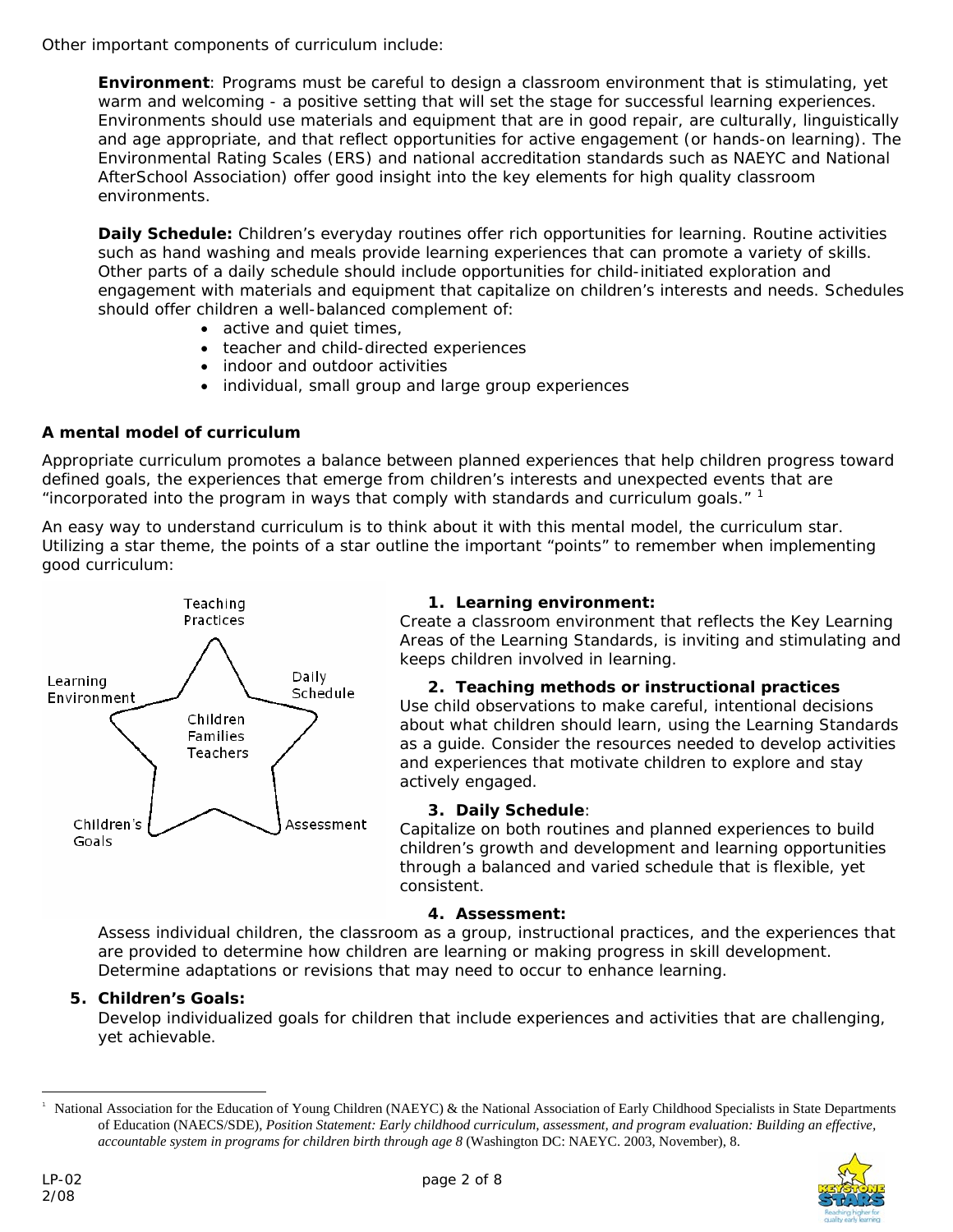# **II. How Do I Write a Curriculum Statement?**

The key to developing a responsive curriculum begins with your curriculum statement. Careful consideration about the delivery of content to children assures you and the families you serve that children will be provided with experiences that are unique to your center's classroom make-up. Your curriculum statement is a plan or description that includes information about:

- **Program philosophy**: How does your agency believe children learn and develop? How do your program and its practitioners support this learning?
- **Children's goals**: How do you develop goals for children? How are you individualizing for children or differentiating their learning? *Differentiated learning refers to the specific planning that occurs to ensure that each child's individual needs will be addressed throughout the program year.*
- **Enrollment**: What is the make-up of your program? What are the cultures of the children who attend your program? What are the ages of the children who attend? Are there unique life experiences that children are a part of? For example, are many children's parents teens who attend high school in a nearby location? Or, are the children from primarily low income families?
- **Content**: What are the experiences and activities that will be developed that will provide exploration of the key learning areas of development? Are there any areas that will be stressed more than others? How will they be integrated*?* As an example, an arts immersion program may stress creative arts, but will have specific strategies integrating other learning areas throughout their content delivery. Or, an afterschool gymnastics program may be stressing motor skills and health content while incorporating other areas of development and learning*.*
- **Teaching Strategies:** How will the content be delivered? What strategies will teachers and other program adults use to help children learn and grow? What materials will be provided that support children learning? What does your daily schedule look like? How will you use classroom routines to promote learning?
- **Environment:** What is the design of your classroom and/or center environment? How does your program environment promote best practices in learning and development? How will your environments reflect the program philosophy, the cultural make-up of your center and the content that you've determined is important for children?
- **Learning Standards:** What strategies have you put in place to ensure the content is reflective of all the Key Learning Areas as written in the learning standards? Pennsylvania has learning standards for infants and toddlers, pre-kindergarten (ages 3-5) and for kindergarten. A draft of first and second grade standards will be published in spring, 2008. Teachers in school-age classrooms should use the Pennsylvania Academic Standards as a reference. Each classroom's content should utilize the appropriate-aged standards for a responsive and well-designed curriculum.
- **Resources:** What curriculum tools or materials are you going to use to create strong classroom plans that are comprehensive in approach to reach all Pennsylvania's Key Learning Areas, rich in experiences, and culturally, linguistically, and age appropriate? These resources can include published curriculum tools or locally designed (homemade) materials or a combination thereof.
- **Professional Development:** How will your agency support teachers' ongoing learning so they can provide optimal learning experiences for the children you serve while enriching their background knowledge?
- **Parent Involvement:** What is your program philosophy for engaging parents in program activities and children's learning? How do you include parents in developing goals or delivering the content?
- **Assessment:** What are your program's strategies for assessing children's knowledge and acquisition of skills? How does your assessment plan coordinate with the content you are teaching and the resources you are using?
- **Inclusivity:** What strategies have you built to provide good learning opportunities for all children? How do you assure that all children are given rich experiences that are appropriate for their abilities and levels of development?

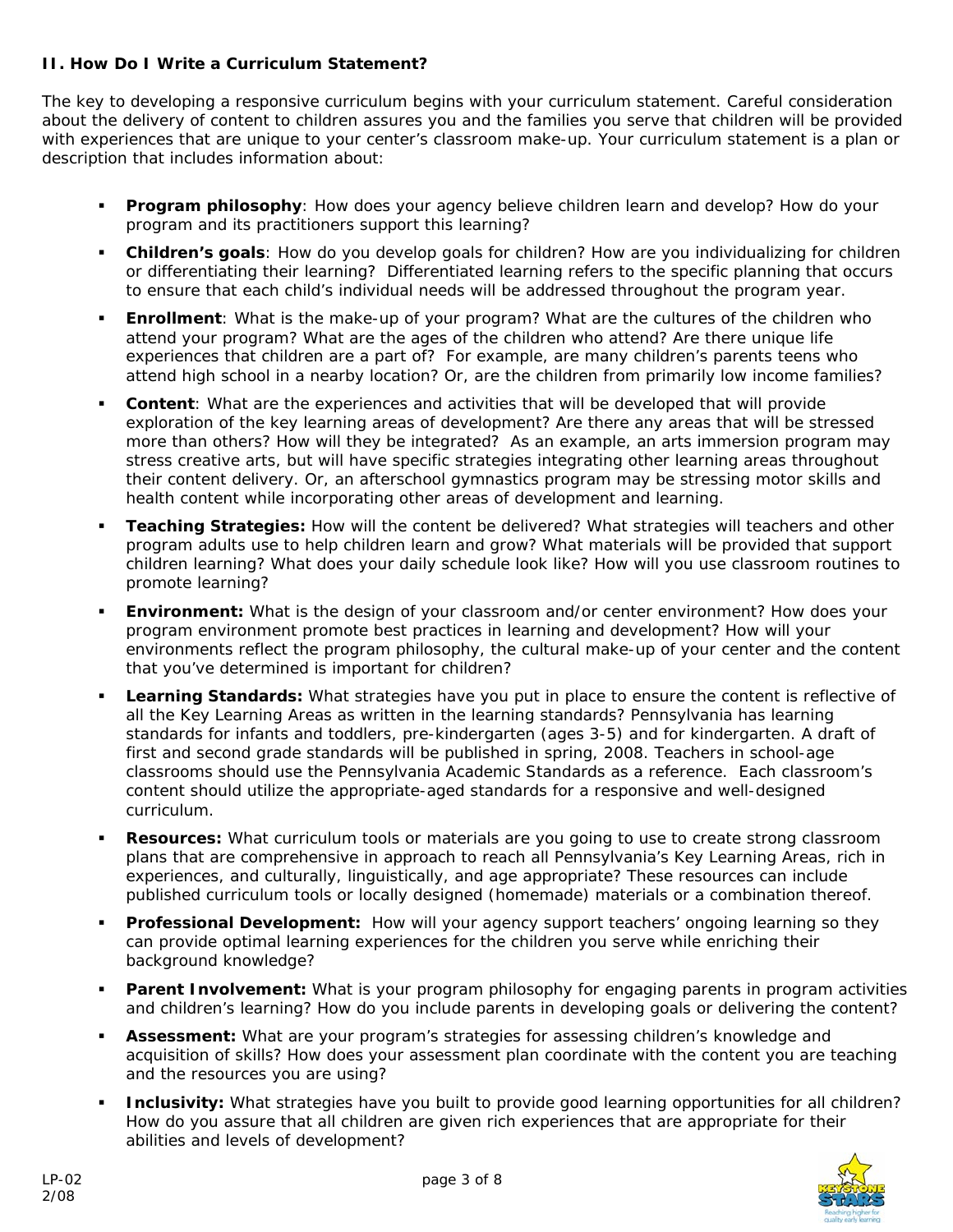# **How can you develop a curriculum statement?**

The most comprehensive statements are written through careful planning. Gather a team of teachers, parents, and early childhood experts in your community to help you write a plan that considers the elements described above. An over-arching statement, followed by strong descriptions of each aspect will spell out sure success when you are thinking about content resources and strategies for children's success.

# **III. How do I choose good curriculum resources?**

Most early learning programs utilize a published curriculum resource such as Creative Curriculum, High Scope or Opening the World of Learning (OWL). These materials have used research and knowledge about age appropriate activities to develop ideas and information that can be adapted for the children in your program. Some of these resource materials are comprehensive and provide information about all aspects of children's skill development. Other curriculum resources are specific and focus on a specific cognitive area such as language and literacy or math.

Occasionally, early learning and school age programs have developed their own curriculum resources (you may hear this called "locally designed"). Locally designed materials that have used scientifically based research, are comprehensive, and align with the provider's curriculum statement can be equally responsive to children and have value.

PA Pre-K Counts and Keystone STARS require that every program utilize a curriculum that is aligned with Pennsylvania's Learning Standards for Early Childhood. Whether it is locally designed or a published resource, providers must demonstrate the way in which their materials are linked to the Standards, are comprehensive (focusing on all or most of the key learning areas of development) and age appropriate, using the Standards document that best matches the age of the children.

#### **What do we mean by comprehensive?**

Comprehensive curriculum resources are ones that provide information on all or most of the areas of children's development, including social, physical (motor), linguistic (language) and cognitive (intellectual). These areas are also described as Key Learning Areas in the Learning Standards and they provide a holistic view of children's growth and skill development.

#### **How do I know if my curriculum resources are comprehensive?**

Pennsylvania has worked with many publishers to match their curriculum resources with the Early Childhood Learning Standards. These crosswalks give us a clear picture about the learning areas and specific standards that are included in their materials. This information can be found at: [http://www.pde.state.pa.us/early\\_childhood/cwp/view.asp?a=316&q=124386&early\\_childhoodNav=|10698|&](http://www.pde.state.pa.us/early_childhood/cwp/view.asp?a=316&q=124386&early_childhoodNav=|10698|&early_childhoodNav=|6356|#Assessments)

[early\\_childhoodNav=|6356|#Assessments](http://www.pde.state.pa.us/early_childhood/cwp/view.asp?a=316&q=124386&early_childhoodNav=|10698|&early_childhoodNav=|6356|#Assessments)

Review these crosswalks to determine how closely aligned your materials are to Pennsylvania's Standards. If your investigation demonstrates that your curriculum resources are not comprehensive (or do not address all or most of the Standards' Key Learning Areas), you may need to supplement your current materials with additional resources. You may also choose to explore alternate curriculum resources that are more fully aligned with the whole of children's development and with Pennsylvania's learning standards. Remember, the resources you select should match your curriculum statement – your philosophy for curriculum implementation. If you need additional help with choosing curriculum resource materials, you can contact your Regional Key. *(See the flow chart at the end of this document for a description of the steps providers should take to align their curriculum materials).* 

# **What if I use a locally designed curriculum resource?**

Locally designed curriculum resources are acceptable as long as they are:

- Comprehensive and address all or most of the Key Learning Areas in the Early Learning Standards
- Reflective of your program's curriculum statement
- Connected to a child assessment tool that is valid and reliable and will provide information on children's outcomes

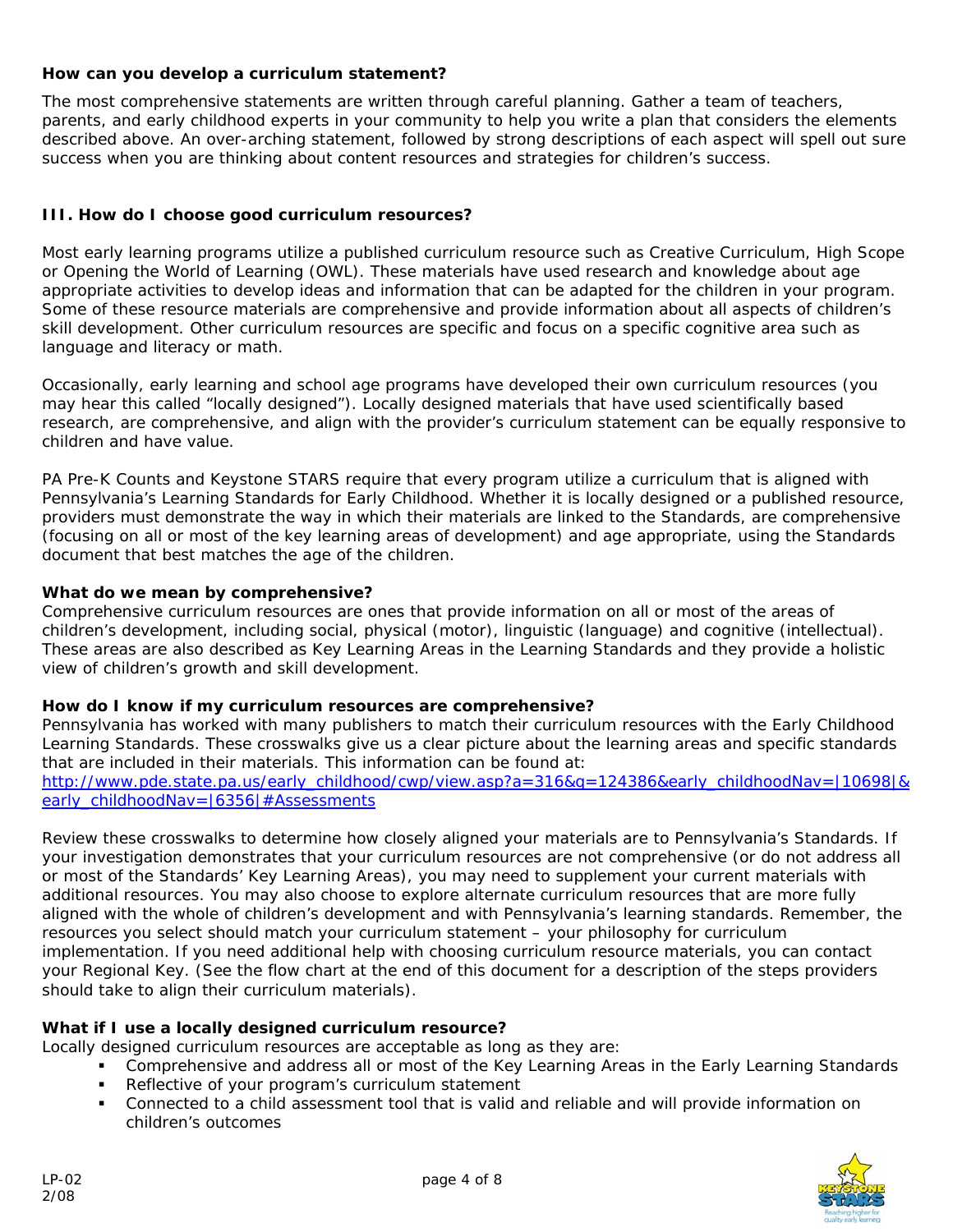<span id="page-4-0"></span>Programs that use locally-designed resource tools will need to demonstrate alignment to the Learning Standards as part of their STARS requirement. A resource document, "Curriculum Alignment Chart", is available at www.pakeys.org. This chart will help you link your curriculum materials with each of the Learning Standards.

# **Can I use the Learning Standards as my curriculum content?**

The Standards themselves are a framework from which good curriculum (and assessment) decisions can be made. They provide the key learning areas on which your curriculum resources should focus and help you to understand age appropriate expectations for learning – what children should be able to learn and do. The Standards also help practitioners develop strategies for the development of goals and the design of classroom environments and materials. They promote strong curriculum statements or plans that are comprehensive in nature and include decisions about the children, families and teachers. However, they are not a curriculum.

Pennsylvania has learning standards for different age cohorts: Infant-Toddler, Pre-Kindergarten (ages 3-5) and Kindergarten. First and second grade standards are under development, with a draft document to be published in the spring, 2008. Each of your age groups' curriculum materials must be reviewed with the appropriate set of Standards*.* For example, your toddler classroom's materials should use the Infant-Toddler Standards as a framework for its curriculum. School-age programs should utilize the Third Grade Standards as an indicator for content areas.

# **IV. How do I link curriculum to assessment?**

Assessment for children is a critical piece of the puzzle. Curriculum, standards and assessment join together to help you provide the best learning experiences for children. Practitioners should assess children's progress on the curriculum content that is presented to children. The information teachers gather about children's progress helps determine how to design the classroom, the kinds of experiences, and the content that will help children learn new skills. Regular (or ongoing) assessment gives you the information you need for lesson planning and helps you create stimulating learning environments for children. For more information on assessment, view Pennsylvania's report, Early Childhood Assessment, Birth to Age 8 at: [http://www.pde.state.pa.us/early\\_childhood/cwp/view.asp?a=316&q=124386&early\\_childhoodNav=|10698|&](http://www.pde.state.pa.us/early_childhood/cwp/view.asp?a=316&q=124386&early_childhoodNav=|10698|&early_childhoodNav=|6356|#Assessments) [early\\_childhoodNav=|6356|#Assessments](http://www.pde.state.pa.us/early_childhood/cwp/view.asp?a=316&q=124386&early_childhoodNav=|10698|&early_childhoodNav=|6356|#Assessments)

#### **What kind of assessment(s) should I be using?**

Authentic or observation-based is the most useful assessment in early childhood programs. The Pennsylvania report, "Early Childhood Assessment for Children from Birth to Age 8" states:

"The ideal method of assessing children is through authentic, naturalistic observations that occur on an ongoing basis. The observations should occur during daily activities, teaching, and care routines to describe the development and learning of children. The assessment is not a one-time event since it is difficult to gather valid and reliable indicators of development from this type of information.  $2$  Methods of engaging in ongoing assessment include portfolios, observations, anecdotal notes, and checklists, to name a few. …

…it is conducted serially over time to document progress and growth during the child's participation in high-quality care and education programs, including both preschool and elementary school. It is not primarily comparative, but rather individualized so that each child's previous performance is viewed as the reference point to make individual comparisons about progress and gains due to the program and/or curriculum being implemented (i.e., criterion-referenced)."

#### **How does assessment inform children's outcomes?**

PA Pre-K Counts providers, Early Intervention practitioners and Head Start Supplemental Assistance Program grantees currently provide information on children's outcomes. Outcomes are the recorded results of a wellbalanced review of children's skill development, based on teachers' assessments. Teachers use reliable and valid assessment instruments to guide their collection and documentation of children's progress for reporting.



 $\overline{a}$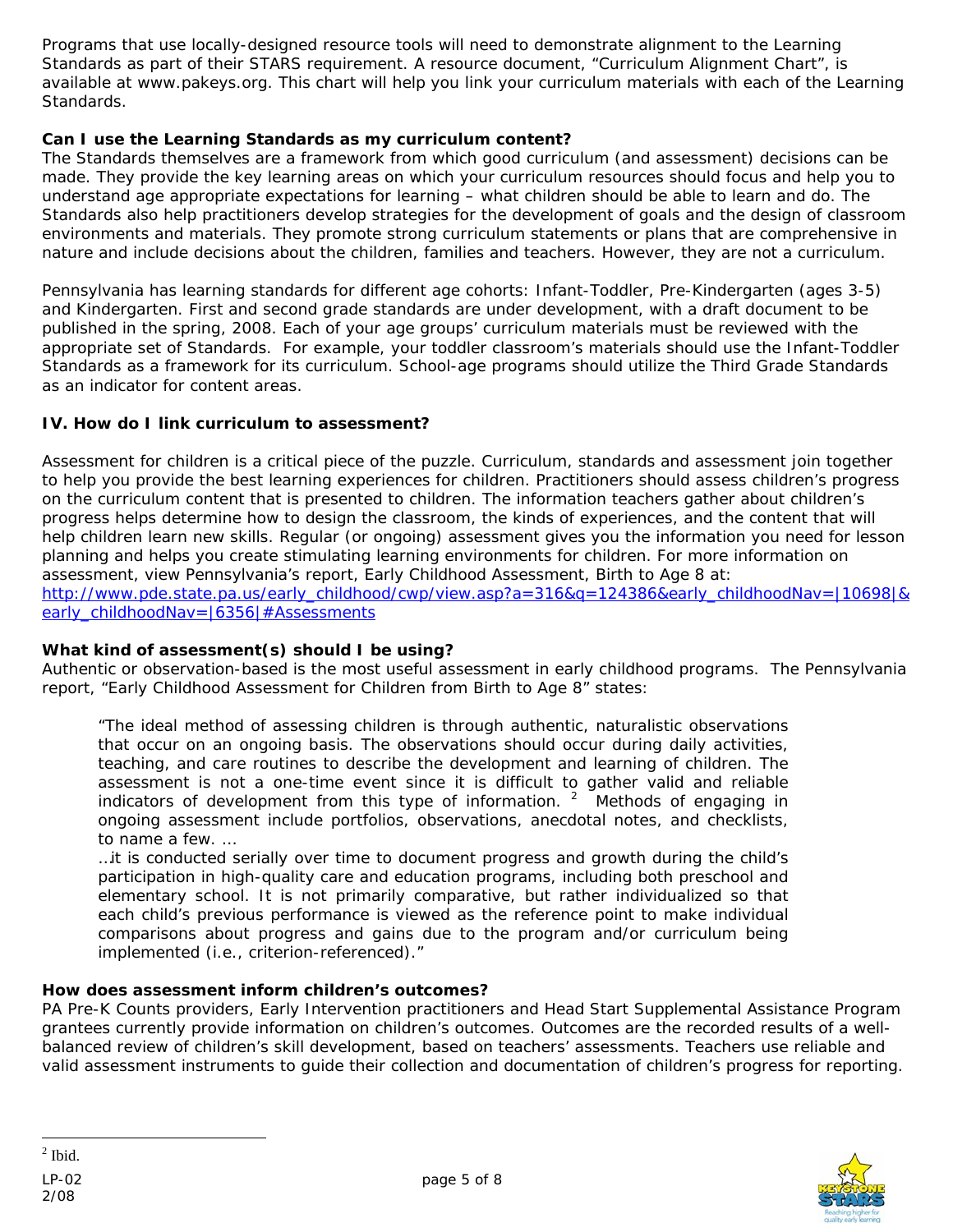# **Should my assessment match up with my curriculum?**

It is important to assess children on the information you are providing through assessment. As an example, an assessment of children's writing skills is inappropriate if there are no writing implements or writing opportunities in the classroom schedule. Use curriculum content resources and assessment measures that work together to provide rich opportunities for learning. Both the curriculum content resources and the assessments should be aligned with the Learning Standards for Early Childhood.

#### **How do I find out more information about curriculum design and implementation, assessment or the learning standards?**

Your Regional Key can be a valuable resource. STARS technical assistance staff can work with providers to understand the STARS standards about curriculum as well as how to design a curriculum statement and curriculum content.

The Regional Keys, along with the Office of Child Development and Early Learning/Pennsylvania Key continue to develop professional development events that focus on assessment, curriculum and standards. Visit the online calendar to determine the opportunities that are available in your region.

In addition, there are many excellent summaries that have been written by early childhood specialists to help us understand curriculum.

# **Resources on Curriculum, Assessment and Standards:**

A collection of these resources can be found on PDE's website at:

[http://www.pde.state.pa.us/early\\_childhood/cwp/view.asp?a=316&q=124386&early\\_childhoodNav=|10698|&](http://www.pde.state.pa.us/early_childhood/cwp/view.asp?a=316&q=124386&early_childhoodNav=|10698|&early_childhoodNav=|6356|#Curriculum) [early\\_childhoodNav=|6356|#Curriculum](http://www.pde.state.pa.us/early_childhood/cwp/view.asp?a=316&q=124386&early_childhoodNav=|10698|&early_childhoodNav=|6356|#Curriculum)

(Hold down the "Control" key on your computer while you click your mouse over the address above).

Additional resources on curriculum and assessment can be found on the NAEYC (National Association for the Education of Young Children) website: [www.naeyc.org/ece/](http://www.naeyc.org/ece/).

Books to read to learn more include:

Basics of Assessment: A Primer for Early Childhood Professionals by Oralie McAfee, Deborah J Leong and Elena Bodrova

Basics of Developmentally Appropriate Practice: An Introduction to Teachers of Children 3 to 6 by Carol Copple, Ph.D. and Sue Bredekamp, Ph.D.

Educating and Caring for Very Young Children: The Infant/Toddler Curriculum by Doris Bergen, Rebecca Reit, and Louis Torelli

Emergent Curriculum by Elizabeth Jones and John Nimmo

The Intentional Teacher: Choosing the Best Strategies for Young Children's Learning by Ann S. Epstein

Making Early Learning Standards Come Alive by Gayle Gronlund

Reaching Potentials, Volumes 1 and 2: Transforming Early Childhood Curriculum and Assessment, Sue Bredekamp and Teresa Rosegrant, editors

Spotlight on Young Children and Assessment by Derry Koralek

Windows on Learning by Judy Harris Helm, Sallee Beneke and Kathy Steinheimer

Resources for School-Age Programs:

C.S. Mott Foundation Committee on After-School Research and Practice. Moving Towards Success: Framework for After-School Programs. Washington, DC: Collaborative Communications Group, 2005. http://www.publicengagement.com /Framework/images/framework\_61505.pdf

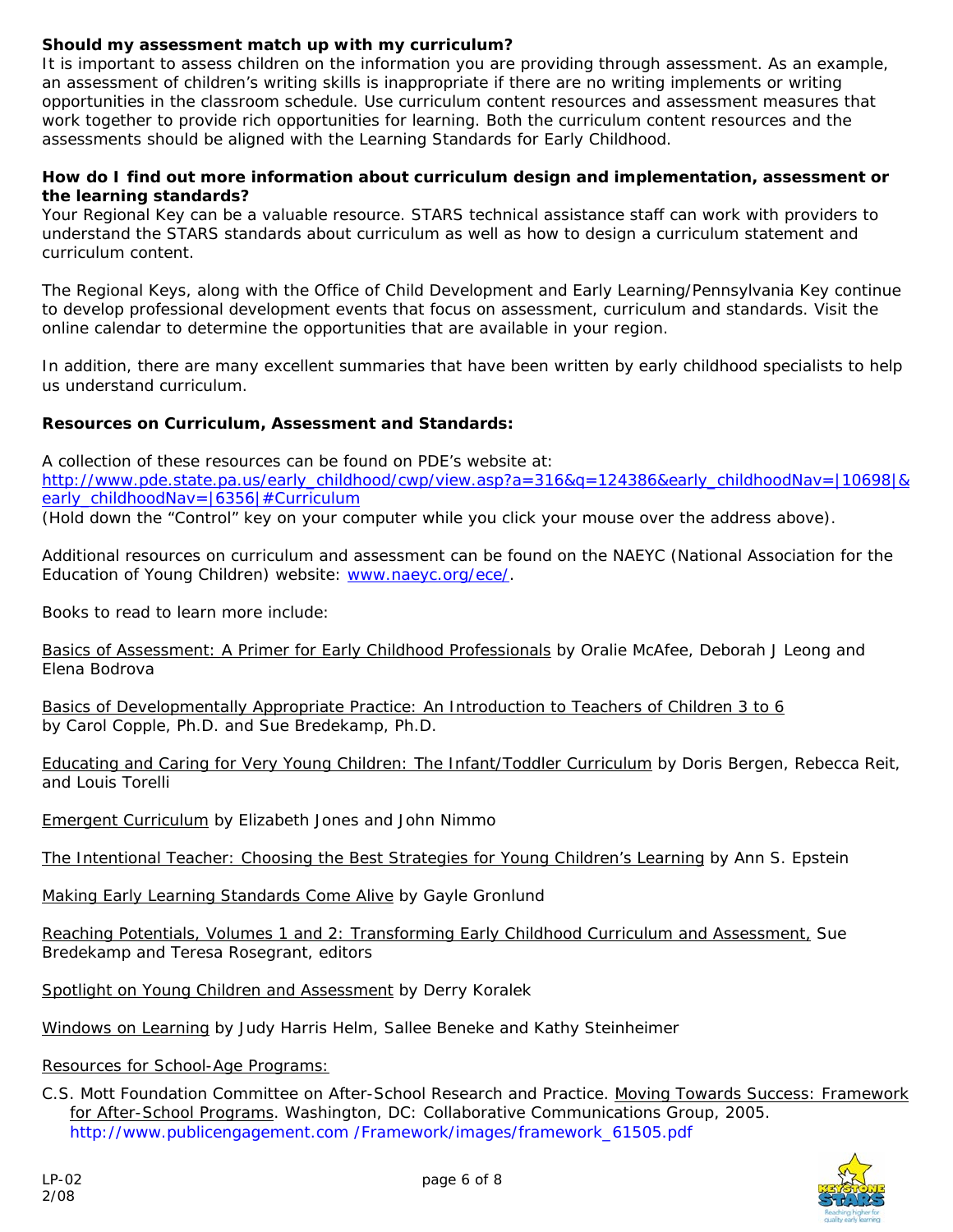- McElvain, Carol K., Judith G. Caplan, Krista C. Diedrich, Seth Kaufman, and Katie E. Walter. Beyond the Bell: A Toolkit for Creating Effective Afterschool Programs. 3rd ed. Includes DVD and workbook. Naperville, IL: Learning Point Associates.<http://www.beyondthebell.org/>
- National Partnership for Quality Afterschool Learning. "Afterschool training toolkit: Building quality enrichment activities." Web page, Available at http://www.sedl.org/afterschool/
- National Partnership for Quality Afterschool Learning. "Curriculum database." Web page, Available at <http://www.sedl.org/afterschool/>
- Newman, Roberta. Creating Portfolios with Kids in Out-of-School Programs: IDEAS for Communicating with Parents and Enhancing Program Quality. Cape Charles, VA: Newroads Media, 2005.

The National Institute on Out-of-School Time. Links to Learning: A Curriculum Planning Guide for After-School Programs. Nashville: TN: School-Age NOTES, 2005. http://www.schoolagenotes.com